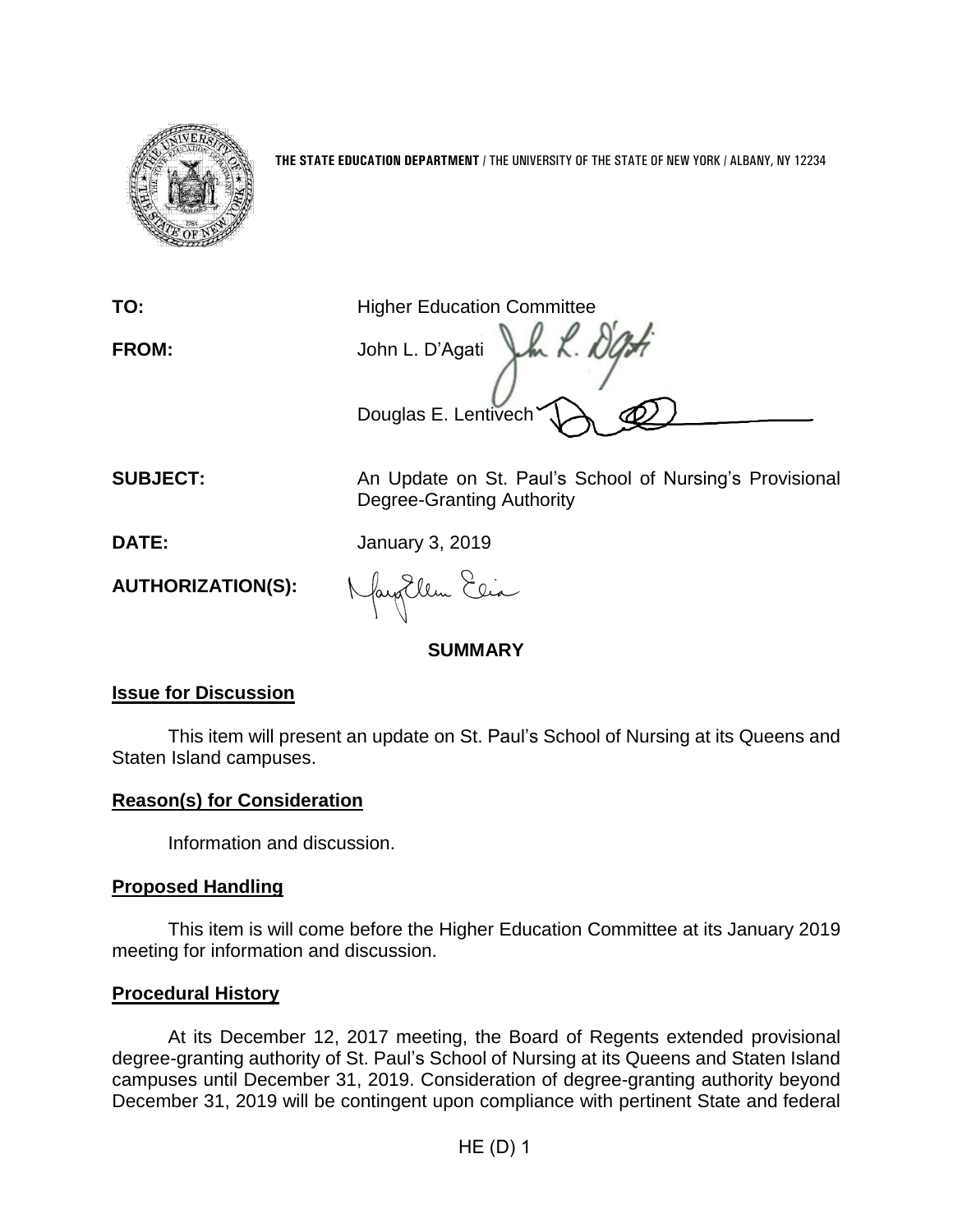laws, regulations and rules, and acceptable financial health status. As such, the Board asked for an interim update on the Schools' progress on cited areas of concern. Application for permanent degree-granting authority must be received twelve months prior to the end of the provisional authority period and will require campus site visits by Department staff in 2019.

## **Background Information**

On December 27, 2017, the Department sent letters to both Schools notifying them of the Board of Regents decision on the Schools' request for permanent degree-granting authority. As part of the process to monitor the Schools' progress toward addressing the areas for improvement, the Department requested that each School provide an interim report to the Department prior to October 15, 2018. Below is a summary of the major concerns that led to the decision not to grant permanent degree-granting authority and improvement actions taken as identified in the Schools' October 2018 progress report.

### **I. The Financial Health of the Schools and Corporate Owner**

The Schools indicate in their October 2018 reports that they have adequate resources and financial commitment to support the programs. The Office of Audit Services (OAS) reviewed the audited financial statements for the period ending June 30, 2018 for the Schools and noted the following:

- The Condensed Consolidating Balance Sheet indicated that the Queens campus had \$16,000 in cash and cash equivalents. The average monthly expenses were \$749,000 and average monthly revenue was \$899,000 for the period. The Staten Island campus had \$16,000 in cash and cash equivalents. The average monthly expenses were \$703,000 and average monthly revenue was \$821,000 for the period.
- The Queens campus had current assets of \$10.29 million and current liabilities of \$2.72 million, which means for every dollar of current liabilities, the Queens campus had \$3.78 million in current assets. The Staten Island campus had current assets of \$22.96 million and current liabilities of \$2.43 million, which means for every dollar of current liabilities, the Staten Island campus had \$9.45 million in current assets.
- The Queens campus earned net income of \$1.8 million on \$10.78 million in total revenue. This represents a net income ratio of 16.7 percent. The Staten Island campus earned net income of \$1.42 million on \$9.86 million in total revenue. This represents a net income ratio of 14.4 percent.

The Composite Score for the Queen's campus was 3.0 for 2017 and 2018, respectively. The Composite Score for the Staten Island Campus was 2.5 for 2017 and 3.0 for 2018. Both Campuses were considered financially healthy for the period.

In addition, OAS reviewed the audited financial statements for the period ending June 30, 2018, for the corporate owner, Education Affiliates Inc. and Subsidiaries (EA). Presented below is a summary of the review: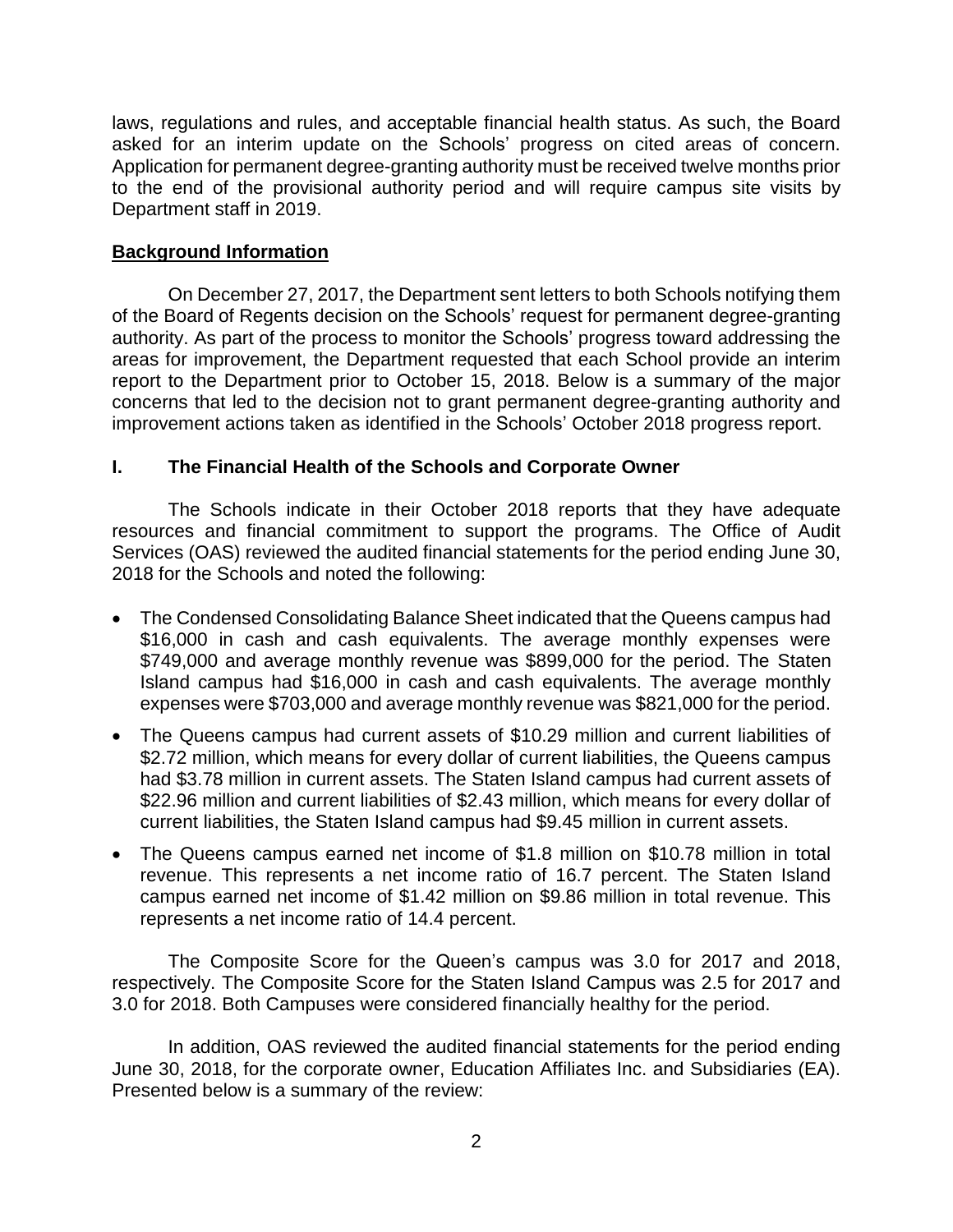- The Consolidated Balance Sheet indicated that EA had \$2.33 million in cash and cash equivalents. The average monthly expenses were \$22.58 million and average monthly revenue was \$21.74 million for the period.
- EA had current assets of \$22.72 million and current liabilities of \$60.69 million, which means for every dollar of current assets EA had \$2.67 million in current liabilities. In addition, EA had total assets of \$47.78 million, total liabilities of \$93.57 million, and owner's equity of negative \$45.79 million.
- EA operated at a loss of \$10.06 million on unrestricted revenue of \$260.84 million. In other words, expenses exceeded revenue by 3.9 percent.

EA's federal composite score was negative 1.0 for 2017 and negative 0.8 for 2018, which means that EA is considered not financially healthy for the period. Because of this, both schools remain under heightened cash monitoring by the U.S. Department of Education.

### **II. Educational Effectiveness of the Registered Programs and Nursing Programs Outcomes for First-time Candidates on the National Council Licensure Examination for Registered Nurses (NCLEX-RN)**

The Schools' October 2018 progress reports indicate that the schools have implemented multiple student advising strategies, including a "Rocks in the Road" Questionnaire to self-identify obstacles to program completion and the support system needed to overcome the obstacles; mid- and end-of-module student assessments; timely advising beyond the advising points; and externship advising prior to the student beginning the externship. In addition, the Schools have implemented advising strategies for at-risk students (i.e., students who are placed on Satisfactory Academic Progress (SAP) warning, restarting students, and students whose attendance rates are below 80 percent). An improvement plan is developed for the individual student who falls into any of the above categories.

As can be seen from the tables below, the Schools' NCLEX-RN pass rates have improved significantly since 2016. In 2017 and 2018, the pass rates for both Schools are below the state average. However, the pass rates meet the Department's expectation that the programs shall maintain a minimum acceptable NCLEX-RN pass rate of 75 percent for first-time candidates.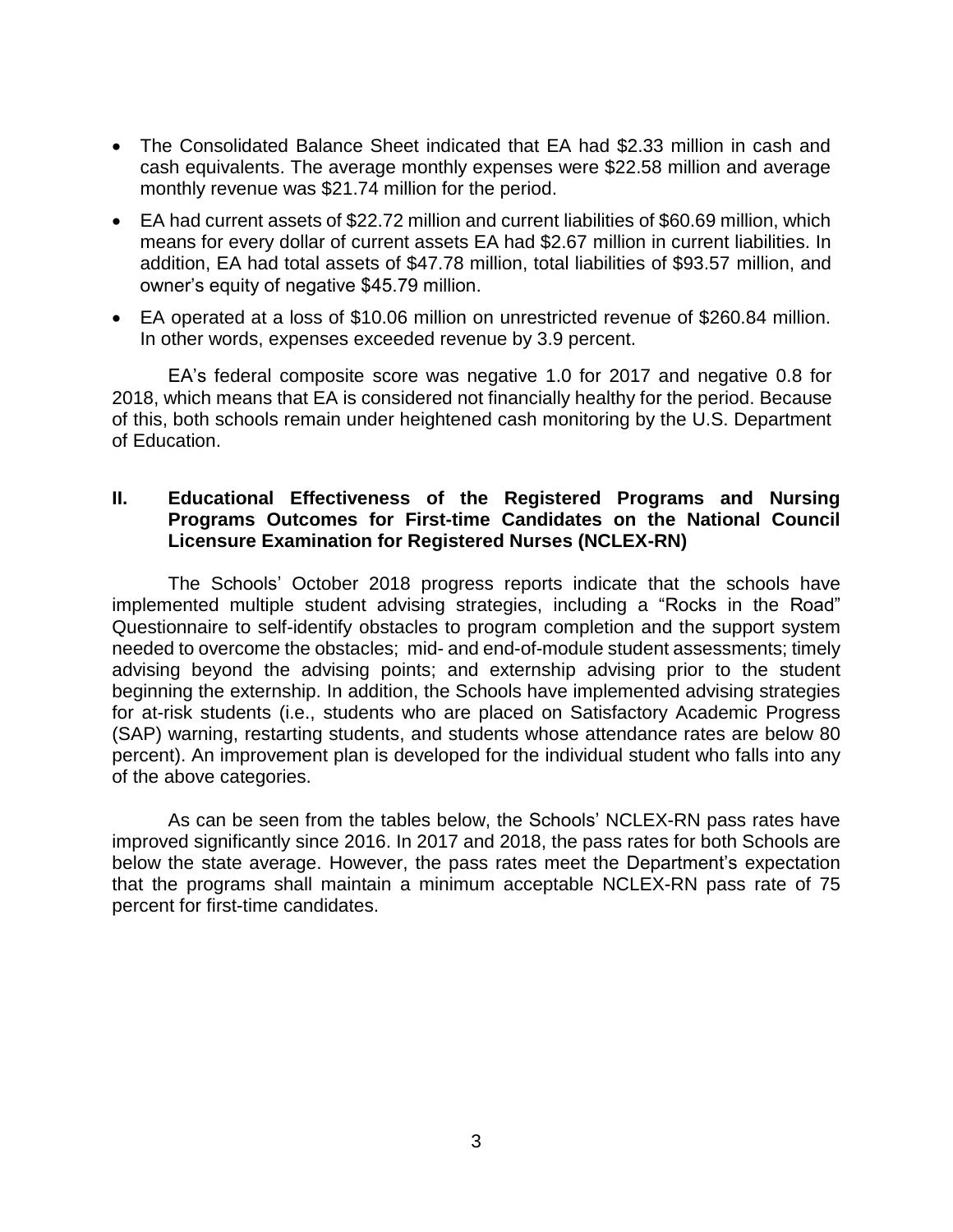| Year   | # of First-time<br><b>Attempts</b> | # Passed | % Passed | <b>NY State Rate</b> |
|--------|------------------------------------|----------|----------|----------------------|
| 2013   | 145                                | 85       | 58.6%    | 78.1%                |
| 2014   | 177                                | 74       | 41.8%    | 76.8%                |
| 2015   | 154                                | 86       | 55.8%    | 80.6%                |
| 2016   | 168                                | 128      | 76.2%    | 82.9%                |
| 2017   | 179                                | 143      | 79.9%    | 85.0%                |
| 2018** | 87                                 | 68       | 78.2 %   | 87.8%                |

## **Table 1a. \*First -Time Candidate Pass Rates on the NCLEX-RN**

Queens Campus

## **Table 1b.** \***First -Time Candidate Pass Rates on the NCLEX-RN**

| Year   | # of First-time<br><b>Attempts</b> | # Passed | % Passed | <b>NY State Rate</b> |
|--------|------------------------------------|----------|----------|----------------------|
| 2013   | 206                                | 96       | 44.6%    | 78.1%                |
| 2014   | 198                                | 87       | 43.9%    | 76.8%                |
| 2015   | 192                                | 103      | 53.7%    | 80.6%                |
| 2016   | 118                                | 72       | 61%      | 82.9%                |
| 2017   | 104                                | 81       | 77.9%    | 85.0%                |
| 2018** | 92                                 | 73       | 79.4%    | 87.8%                |

Staten Island Campus

\*NCLEX pass rates calculated for first time candidates as reported by National Councils of State Boards of Nursing (NCSBN).

\*\*first three quarters.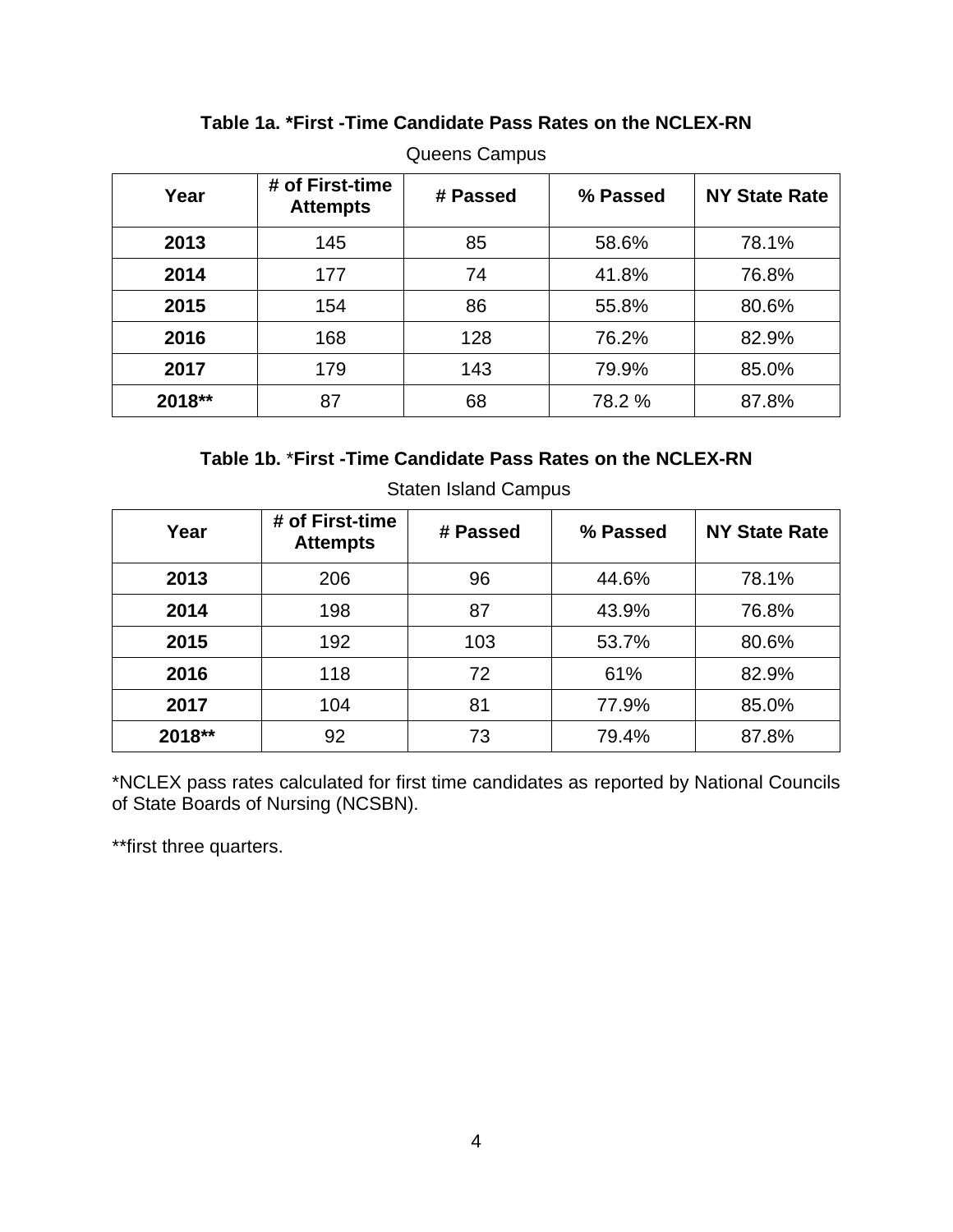### **III. The Course Sequence of the Medical Assistant and Dental Assistant programs**

Students in the Medical Assistant and Dental Assistant programs are admitted multiple times in a year. Previously, instead of following a sequence of study, students took the courses that were offered at the time of their enrollment and continue through the program until all modules were completed. To offer students a curriculum in a logical progression of content from basic to complex, the Schools altered the structure and sequence for progression through the program. According to the Schools' October 2018 reports, courses are now grouped into four sequences assuring progression in a logical manner. Additionally, the Program Chairs carefully monitor the courses that require prerequisites to ensure that courses are not taken out of sequence.

### **IV. The Inconsistent Application of Policies and Procedures at the Program Level**

As part of the review process of the Schools' application for permanent degreegranting authority, a peer review team visited the Schools in August 2016. The site visit team found that the Schools lacked specific policies on academic freedom, rank, or promotion. The Schools' October 2018 reports indicate that the Schools developed an academic freedom policy, which is provided to each new faculty member who is required to acknowledge receipt of the policy and understanding of its content. In addition, the Schools developed and implemented academic rank policy and provided a copy of the Academic Rank Policy and Procedure.

### **V. The Lack of Institutional and Program Effectiveness Plans**

The Schools' October 2018 reports identify involvement of faculty, administrators, and Program Advisory Committee as a key element in developing and implementing institutional and program effectiveness plans. Program directors meet with faculty at the end of each module to discuss educational outcomes. All faculty and staff meet quarterly as part of a school-wide meeting to discuss institutional and programmatic effectiveness. Twice a year, the Schools host Program Advisory Committee meetings. Feedback from the key stakeholders are provided to the Dean of Education, who meets with the Campus President to discuss how to use the information for improvement. In the progress reports, the Schools provided an effectiveness plan for each program and meeting minutes to discuss planning, implementation, and modification of the effectiveness plan.

### **VI. Admissions Standards and Procedures to Ensure that Only Those Students Capable of Successfully Completing the Programs are Admitted**

The October 2018 report indicates a comprehensive description of a system to recruit students with the backgrounds, aptitudes, and qualities necessary to complete the program and meet the benchmarks necessary for licensure and entry level employment.